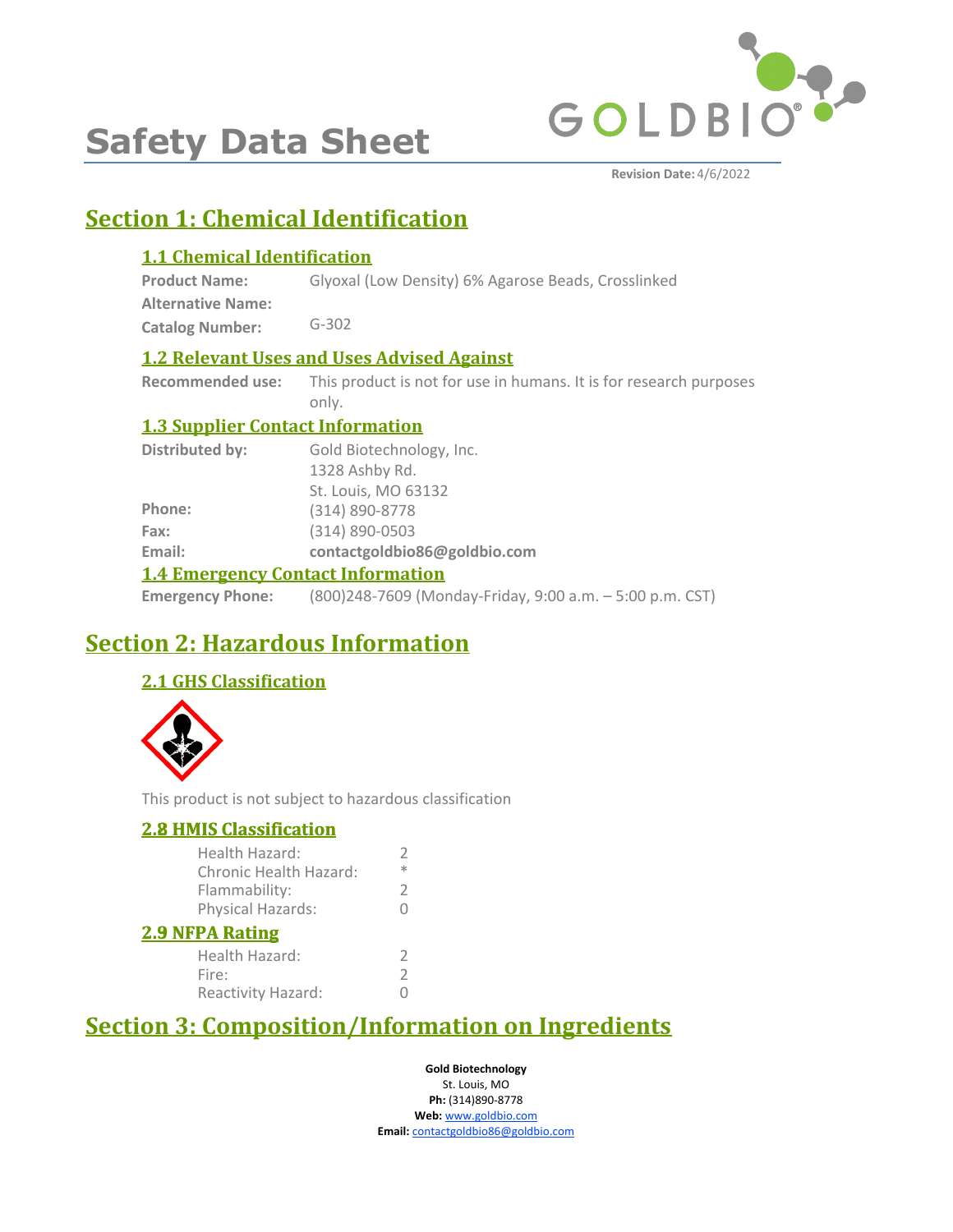#### **3.1 Composition**

| Identity:<br><b>IUPAC:</b> | Agarose Resin       |
|----------------------------|---------------------|
| Synonyms:                  |                     |
| <b>CAS Number:</b>         | 9012-36-6 [50% v/v] |
| <b>Molecular Formula:</b>  | n/a                 |
| <b>Molecular Weight:</b>   | n/a                 |
| Identity:                  | Ethanol             |
| <b>IUPAC:</b>              |                     |
| Synonyms:                  |                     |
| <b>CAS Number:</b>         | 64-17-5 [<20%]      |
| <b>Molecular Formula:</b>  | $C_2H_6O$           |
| <b>Molecular Weight:</b>   | $46.07$ g/mol       |
| .                          |                     |

### **Section 4: First Aid Measures**

#### **4.1 Detailed First Aid Measures**

| Inhalation:                | If breathed in, move person into fresh air. If not breathing, give<br>artificial respiration. Consult a physician.                                    |
|----------------------------|-------------------------------------------------------------------------------------------------------------------------------------------------------|
| Skin:                      | Immediately wash skin copiously with soap and water. Take victim<br>immediately to hospital. Consult a physician.                                     |
| Eye:                       | Immediately rinse out with water for at least 15 minutes. Assure<br>adequate flushing by separating the eyelids with fingers. Consult a<br>physician. |
| Ingestion:                 | Wash out mouth with water. Drink plenty of water. Consult a<br>physician. Never give anything by mouth to an unconscious person.                      |
| <b>Notes to Physician:</b> | Treat symptomatically and supportively.                                                                                                               |

#### **4.2 Most Important Symptoms And Effects, Either Acute Or Delayed**

The most important known symptoms and effects are described in the labeling (see section2). And /or in section 11.

#### **4.3 Indication of immediate medical attention and special treatment needed**

Not available

### **Section 5: Fire Fighting Measures**

#### **5.1 Conditions of flammability:**

Combustible liquid. In a fire or if heated, a pressure increase will occur and the container may burst, with the risk of a subsequent explosion. Runoff to sewer may create fire or explosion hazard.

#### **5.2 Suitable extinguishing media:**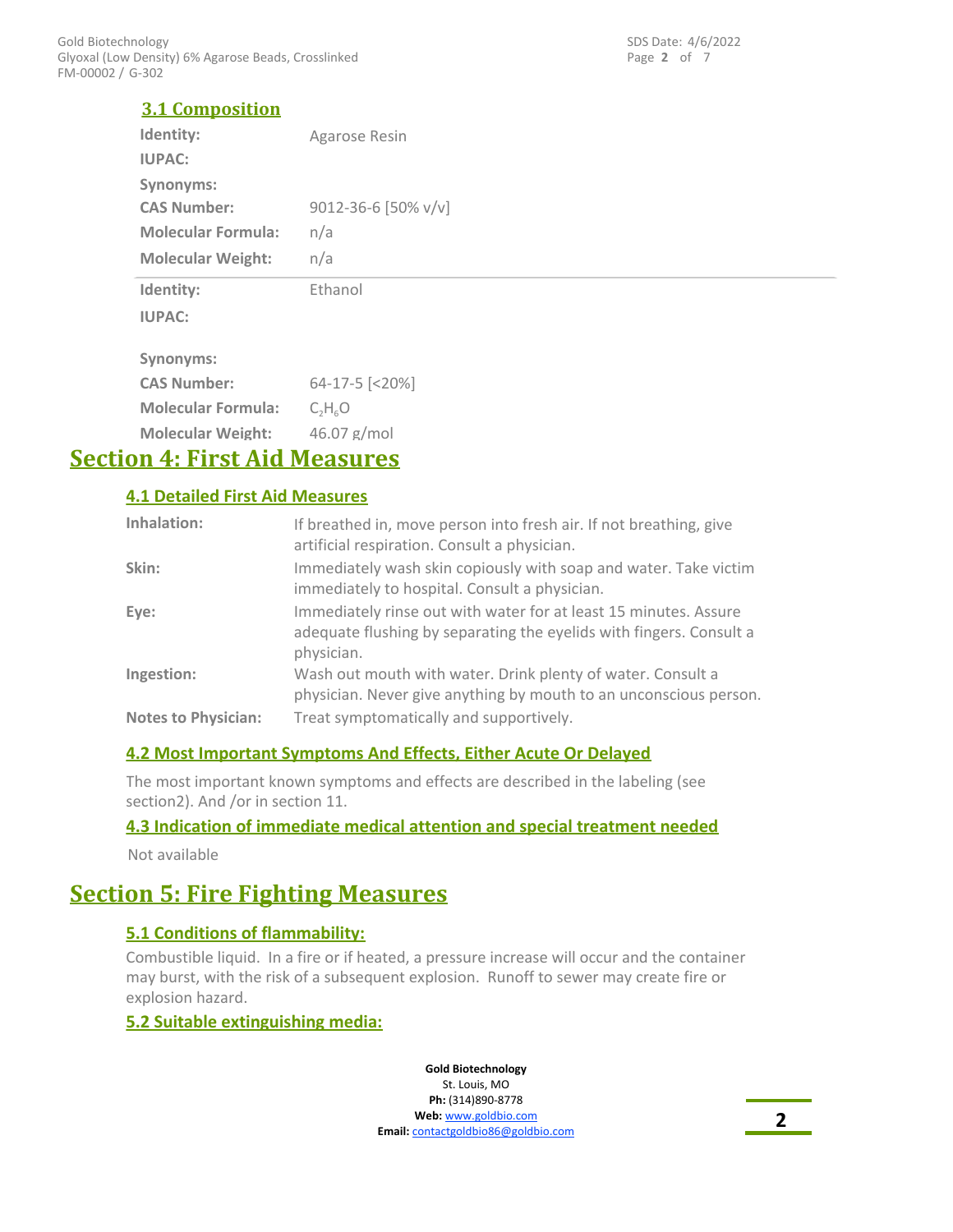FM-00002 / G-302 Gold Biotechnology Glyoxal (Low Density) 6% Agarose Beads, Crosslinked Page **3** of 7 SDS Date: 4/6/2022

Use water spray, alcohol-resistant foam, dry chemical or carbon dioxide.

#### **5.3 Specific hazards arising from the chemical**

During a fire, highly toxic gases may be generated by thermal decomposition or combustion – Unknown.

#### **5.4 Specific protective actions for fire-fighters:**

Wear self-contained breathing apparatus and protective clothing to prevent contact with skin and eyes.

### **Section 6: Accidental Release Measures**

#### **6.1 Personal precautions, protective equipment and emergency procedures:**

Use personal protective equipment. Avoid breathing vapors, mist or gas. Ensure adequate ventilation.

#### **6.2 Environmental precautions:**

Do not let product enter drains.

#### **6.3 Methods and materials for containment and cleaning up:**

Soak up with absorbent material, discard.

### **Section 7: Handling and Storage**

#### **7.1 Precautions for safe handling:**

Always wear personal protective equipment (PPE, see section 8).

#### **7.2 Conditions for safe storage, including and incompatibilities:**

Keep container tightly closed.

Store at 4°C. Do NOT freeze.

### **Section 8: Exposure Controls / Personal Protection**

#### **8.1 Control Parameters:**

Contains no substances with occupational exposure limit values.

#### **8.2: Appropriate engineering controls:**

Contains no substances with occupational exposure limit values.

#### **8.3 Personal Protective Equipment (PPE):**

**Eye/Face Protection:** Safety glasses with side-shields conforming to EN166. Use equipment for eye protection tested and approved under appropriate government standards such as NIOSH (US) or EN 166(EU).

**Skin Protection:** Handle with gloves. Gloves must be inspected prior to use. Use proper glove removal technique - without touching outer surface of glove - to avoid skin contact with this product. Dispose of contaminated gloves after use in accordance with applicable laws and good laboratory practices. Wash and dry hands. The type of protective equipment must be selected according to the concentration and amount of the dangerous substance at the specific workplace.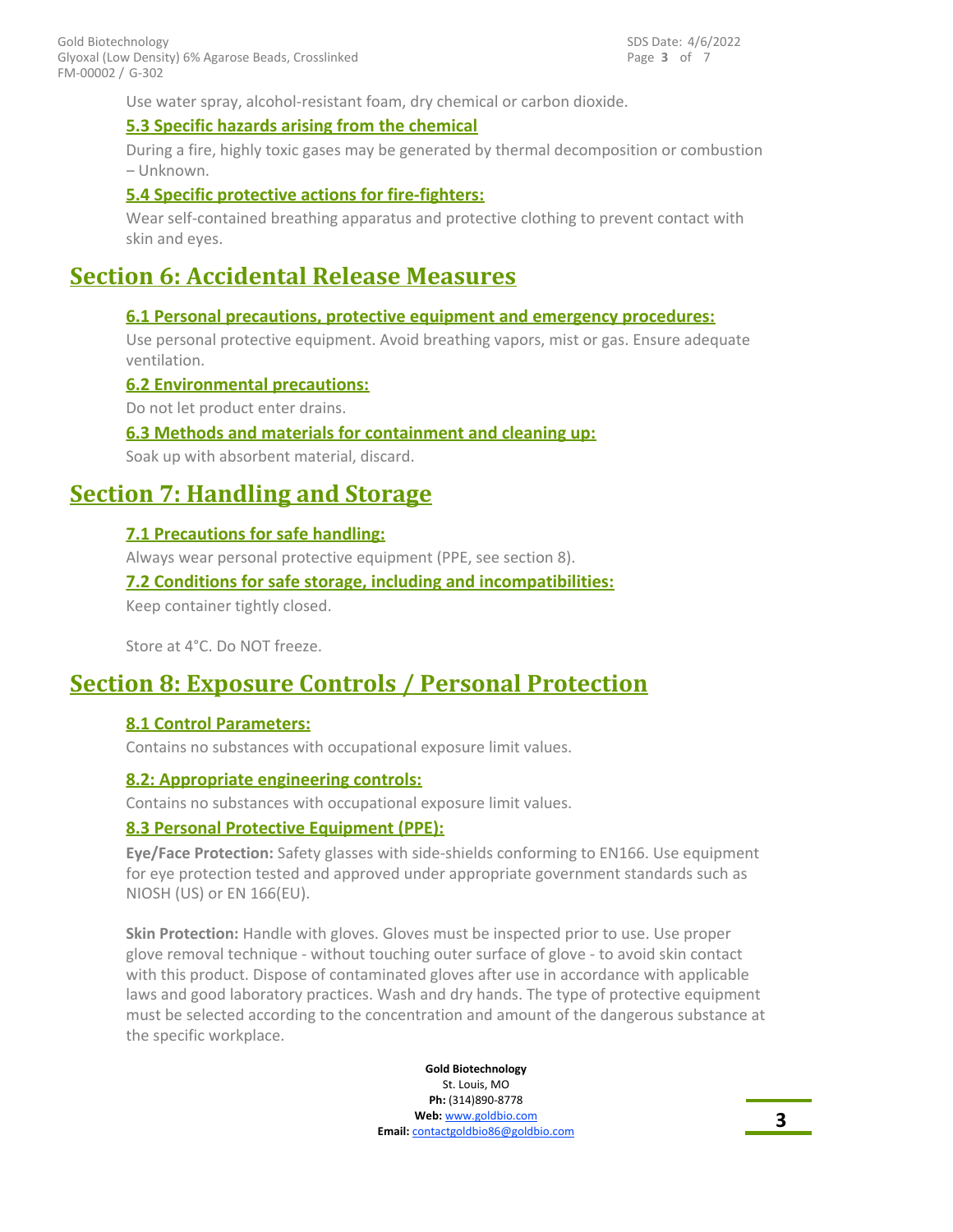**Respiratory Protection:** Where risk assessment shows air-purifying respirators are appropriate use a full-face particle respirator type N100 (US) or type P3 (EN 143) respirator cartridges as a backup to engineering controls. If the respirator is the sole means of protection, use a full-face supplied air respirator. Use respirators and components tested and approved under appropriate government standards such as NIOSH (US) or CEN (EU).

**Other Protective Clothing or Equipment:** Wear appropriate protective clothing to prevent exposure.

## **Section 9: Physical and Chemical Properties**

#### **9.1 General chemical and physical properties**

| Appearance:                                      | Liquid (resin slurry) |  |
|--------------------------------------------------|-----------------------|--|
| Odor:                                            | Slight alcohol odor   |  |
| <b>Odor Threshold:</b>                           | Not Available         |  |
| pH:                                              | Not Available         |  |
| <b>Melting Point:</b>                            | Not Available         |  |
| <b>Freezing Point:</b>                           | Not Available         |  |
| <b>Boiling Point/Range:</b>                      | Not Available         |  |
| <b>Flash Point:</b>                              | Closed cup: 87.8°C    |  |
| <b>Evaporation Rate:</b>                         | Not Available         |  |
| Lower Explosion Limit: Not Available             |                       |  |
| <b>Upper Explosion Limit: Not Available</b>      |                       |  |
| <b>Vapor Pressure:</b>                           | Not Available         |  |
| <b>Vapor Density:</b>                            | Not Available         |  |
| <b>Relative Density:</b>                         | Not Available         |  |
| Solubility:                                      | Not Available         |  |
| <b>Partition Coefficient</b><br>n-octanol/water: | Not Available         |  |
| <b>Auto-Ignition</b><br>Temperature:             | Not Available         |  |
| Decomposition<br>Temperature:                    | Not Available         |  |
| <b>Viscosity:</b>                                | Not Available         |  |

### **Section 10: Stability and Reactivity Data**

### **10.1 Reactivity:**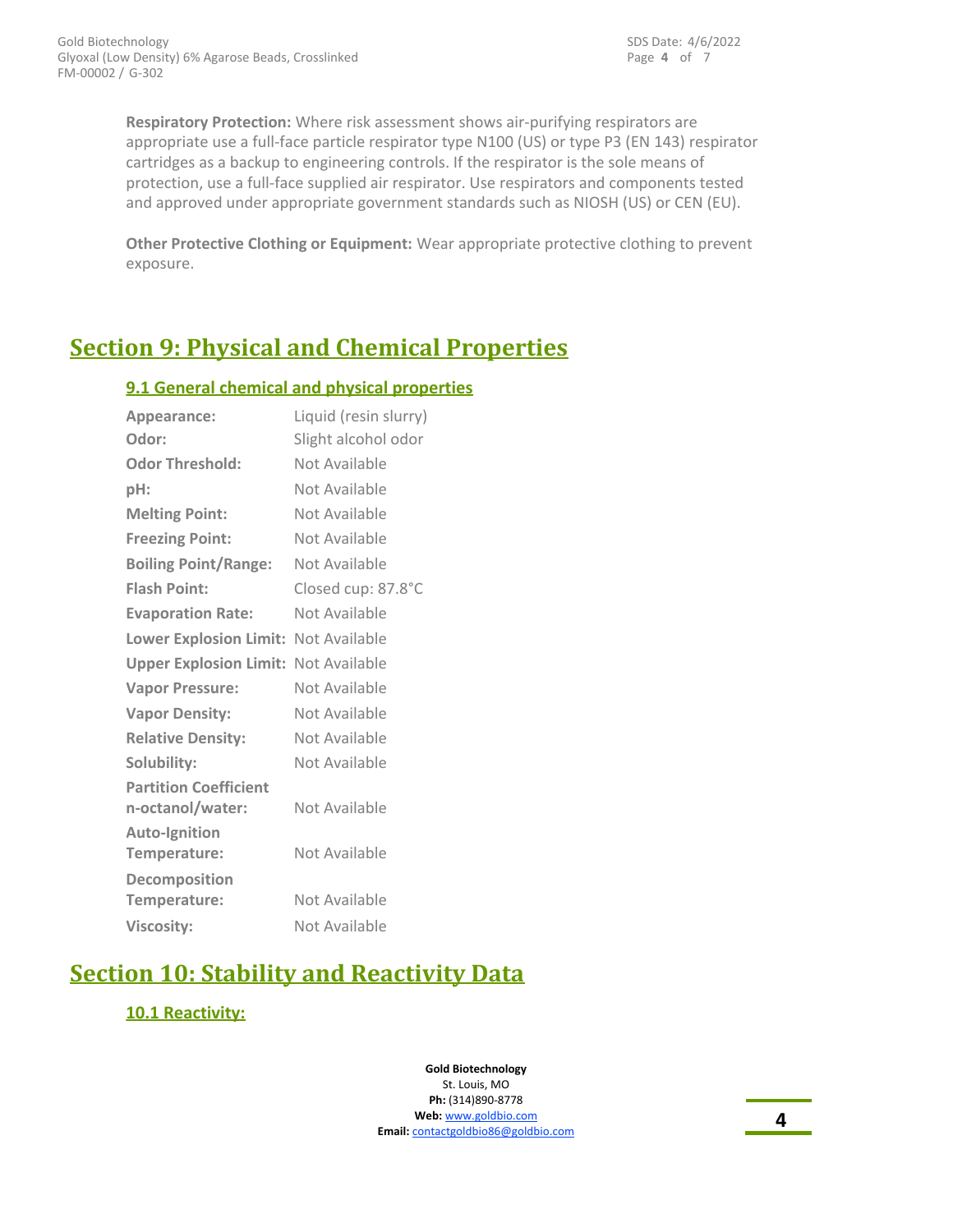FM-00002 / G-302 Gold Biotechnology Glyoxal (Low Density) 6% Agarose Beads, Crosslinked

Not available

#### **10.2 Chemical Stability:**

Stable under recommended storage conditions.

#### **10.3 Possibility of hazardous reactions:**

Not available.

#### **10.4 Conditions to avoid:**

Incompatible materials.

#### **10.5 Incompatible materials:**

Strong oxidizing agents.

#### **10.6 Hazardous decomposition products:**

Hazardous decomposition products formed under fire conditions. - Unknown.

### **Section 11: Toxicological Information**

#### **11.1 Toxicological effects**

**Acute toxicity:**

**Skin corrosion/irritation:**

Not available.

**Respitory or skin sensitization:**

Not available.

#### **Germ cell mutagenicity:**

Not available.

#### **Carcinogenicity:**

| IARC:  | No component of this product present at levels greater than or equal<br>to 0.1% is identified as probable, possible or confirmed human<br>carcinogen by IARC.  |
|--------|----------------------------------------------------------------------------------------------------------------------------------------------------------------|
| ACGIH: | No component of this product present at levels greater than or equal<br>to 0.1% is identified as probable, possible or confirmed human<br>carcinogen by ACGIH. |
| NTP:   | No component of this product present at levels greater than or equal<br>to 0.1% is identified as probable, possible or confirmed human<br>carcinogen by NTP.   |
| OSHA:  | No component of this product present at levels greater than or equal<br>to 0.1% is identified as a carcinogen or potential carcinogen by<br>OSHA.              |

**Reproductive toxicity:**

Not available.

#### **STOT-single exposure:**

Not available.

**STOT-repeated exposure:**

**Gold Biotechnology** St. Louis, MO **Ph:** (314)890-8778 **Web:** www.goldbio.com **Email:** contactgoldbio86@goldbio.com Page **5** of 7 SDS Date: 4/6/2022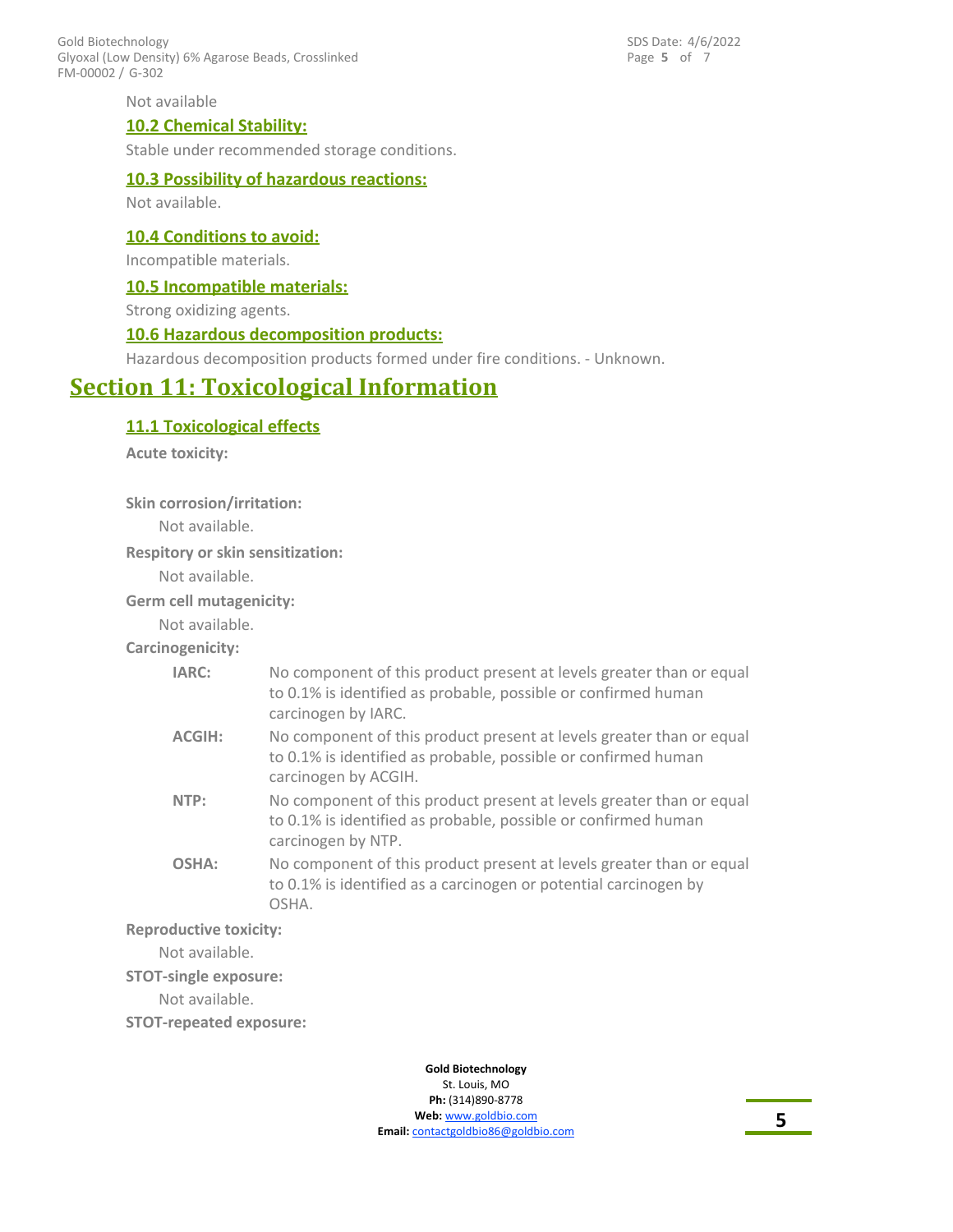FM-00002 / G-302 Gold Biotechnology Glyoxal (Low Density) 6% Agarose Beads, Crosslinked Page **6** of 7 SDS Date: 4/6/2022

Not available.

**Aspiration hazard:**

Not available.

**Likely routes of exposure:**

Respiratory organs, mouth, skin, and eyes.

#### **Symptoms of exposure:**

To the best of our knowledge, the chemical, physical, and toxicological properties have not been thoroughly investigated.

### **Section 12: Ecological Information**

#### **12.1 Toxicity:**

Not available. **12.2 Persistence and degradability:** Inherent biodegradability. **12.3 Bioacumulative potential:** Does not bioaccumulate. **12.4 Mobility in soil:** Not available. **12.5 Other adverse effects:** None.

### **Section 13 Disposal Considerations**

Dispose of product in accordance with local rules and regulations.

### **Section 14: Transport Information**

#### **14.1 US Department of Transportation (DOT)**

**UN Number:** NA-1993 **Proper shipping name:** Combustible liquid, n.o.s. (ethanol) **Class: Packing Group:** III **Marine Pollutant:**

#### **14.2 International Maritime Dangerous Goods (IMDG):**

This material is considered to be non-hazardous for transport.

#### **14.2 International Air Transportation Association (IATA)**

This material is considered to be non-hazardous for transport.

### **Section 15: Regulatory Information**